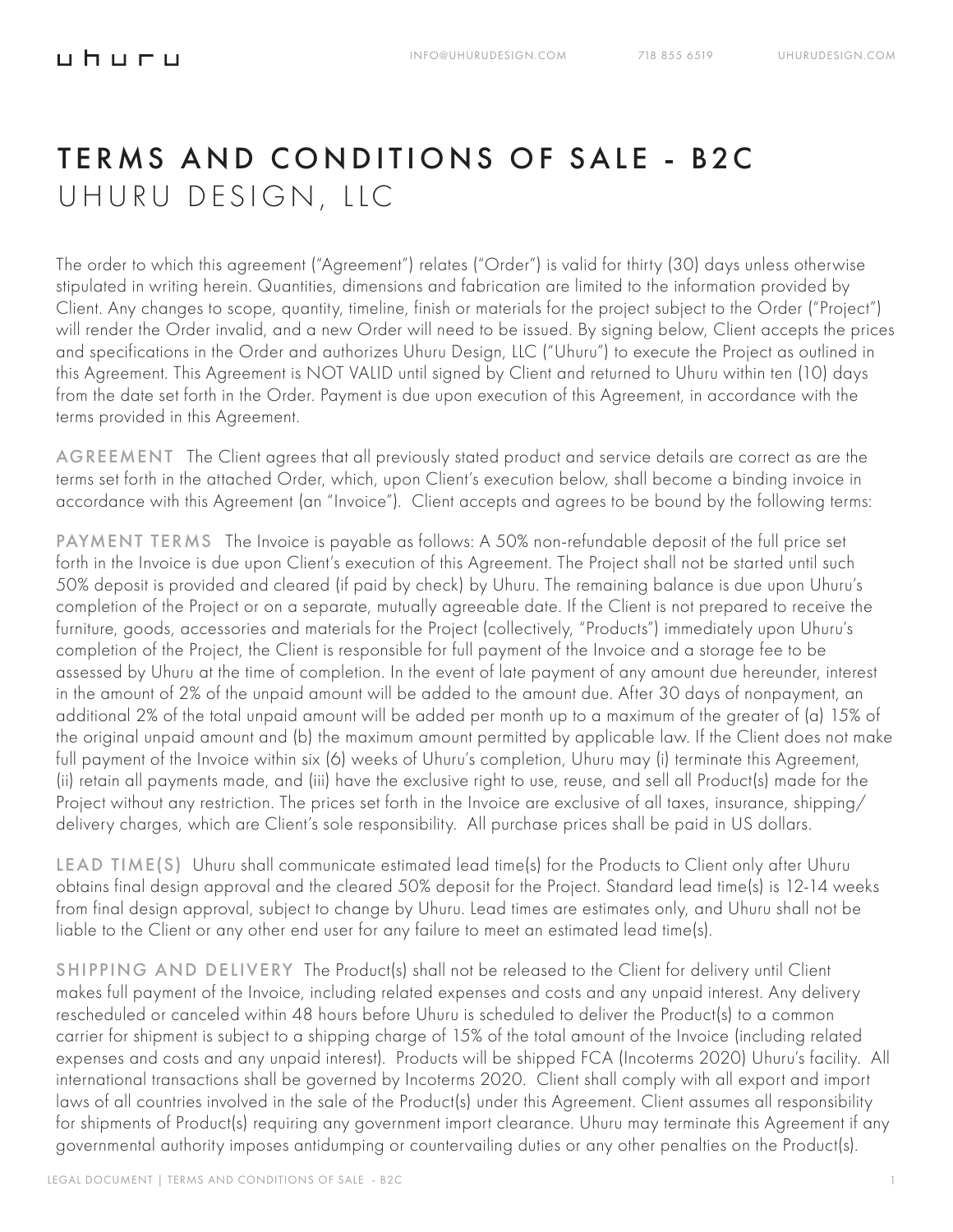## TERMS AND CONDITIONS OF SALE - B2C UHURU DESIGN, LLC

RETURNS AND REFUNDS All sales are final. The Client is not entitled to any refunds.

TERMINATION Uhuru may, in its sole discretion, allow Client to terminate this Agreement, but Uhuru shall be entitled to retain any payments received prior to such termination and the Client shall still be liable for all costs and expenses incurred by Uhuru in connection with the terminated Project, including, without limitation, labor and materials.

TITLE AND RISK OF LOSS Provided that Client has paid the applicable Invoice in full, including all related expenses and costs and any unpaid interest, title to and risk of loss of the Products and the Project shall transfer to Client upon Uhuru's delivery of the Products and the Project to the common carrier for shipment.

LIMITATION OF LIABILITY Except for any express written product warranty that may be separately delivered to client, uhuru makes no warranty whatsoever, express or implied by law, course of dealing, course of performance, usage of trade or otherwise, with respect to the products, including, without limitation, any warranty of merchantability, fitness for any particular purpose, title and non-infringement, and expressly disclaims all such warranties. In no event shall either party be liable to the other any loss of use, revenue or profit or for any consequential, indirect, incidental, special, exemplary, or punitive damages, whether arising out of breach of contract, tort (including negligence) or otherwise, regardless of whether such damages were foreseeable and whether or not such party has been advised of the possibility of such damages. In no event shall uhuru's aggregate liability arising out of or related to this agreement, whether arising out of or related to breach of contract, tort (including negligence) or otherwise, exceed the amount actually paid to uhuru hereunder for the project.

INDEMNITY Client shall indemnify, defend and hold harmless Uhuru against all loss, liability, cost and expense (including, without limitation, legal fees and costs) incurred by Uhuru in connection with any claim for personal injury, loss or damage to property arising out of the Product(s) unless such injury, loss or damage is solely attributable to the gross negligence of Uhuru or its employees.

DISPUTE RESOLUTION; GOVERNING LAW; ATTORNEYS' FEES AND COSTS This Agreement and any claims, dispute, or other matter in question arising out of or related to this Agreement shall be governed by the laws of the State of New York without regard to any conflicts of laws principles, and Client agrees to submit to the exclusive jurisdiction of the federal and state courts of the State of New York for resolution of any such claim. In any such claim, dispute, or other matter in question, the prevailing party is entitled to payment of its attorney's fees and costs by the non-prevailing party.

INTELLECTUAL PROPERTY Uhuru owns and controls, throughout the world, all copyrights, trademarks, trade dresses, design patents, and/or all other intellectual property rights, including, but not limited to, common law, statutory, and other reserved rights, in the designs and goods to be developed, marketed, proposed and/or sold in connection with the Project, including, but not limited to, all furniture, goods, related accessories, designs, illustrations, drawings, specifications, computations, models, sketches, test data, plans, elevations, rendering, photographs, materials, colors, finishes, notes, and all other materials particular to this Project, in all forms, formats, and media prepared and/or proposed by Uhuru and/or Uhuru's employees and/or consultants. Uhuru's